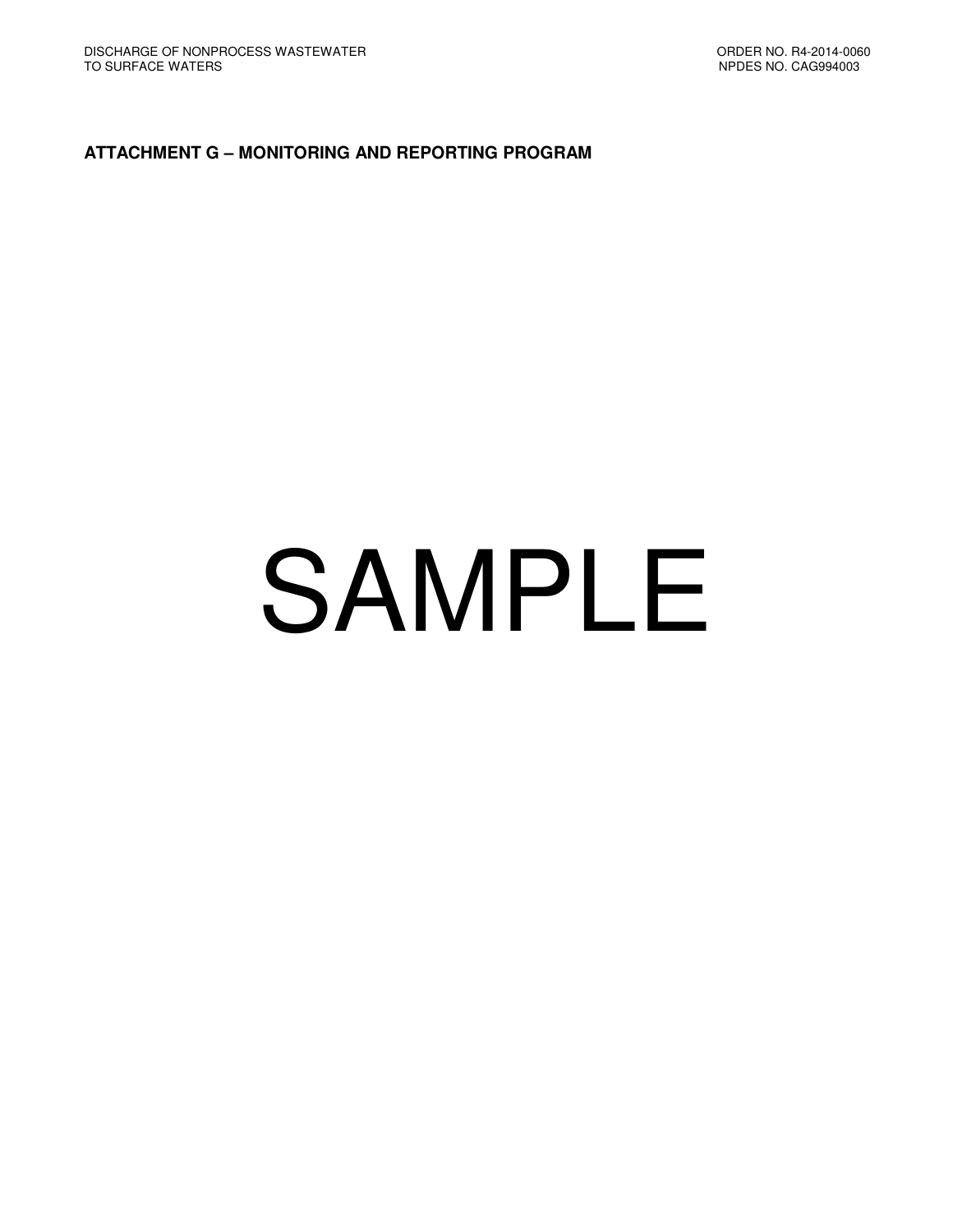



### **STATE OF CALIFORNIA CALIFORNIA REGIONAL WATER QUALITY CONTROL BOARD LOS ANGELES REGION**

## **MONITORING AND REPORTING PROGRAM NO. CI-XXXX**

#### **FOR DISCHARGES OF NONPROCESS WATEWATER TO SURFACE WATERS IN**

**COASTAL WATERSHEDS OF LOS ANGELES AND VENTURA COUNTIES**

## **(GENERAL NPDES PERMIT NO. CAG994003, SERIES NO.XXXX)**

| This Order was adopted by the Regional Water Board on: | May 8, 2014          |
|--------------------------------------------------------|----------------------|
| Enrollment to this Order shall become effective on:    | July 1, 2014         |
| This Order shall expire on:                            | <b>June 30, 2019</b> |
|                                                        |                      |

The U.S. Environmental Protection Agency and the Regional Water Quality Control Board have classified discharges covered under this General Permit as a minor discharge.

Ordered by:

 Samuel Unger, P.E. Executive Officer

Date: dddd, 2014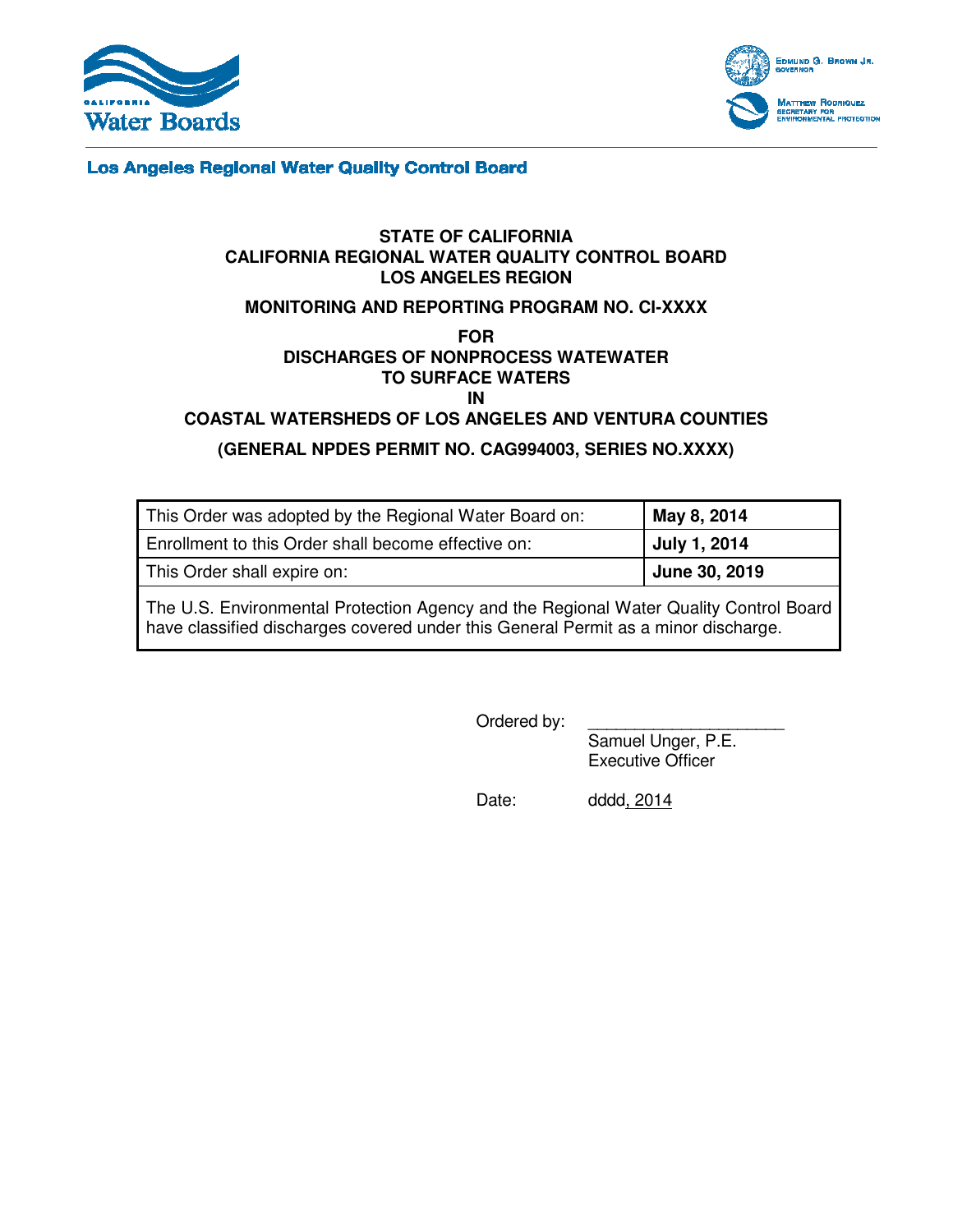# **Table of Contents**

| $\mathbf{L}$ |                                                             |  |
|--------------|-------------------------------------------------------------|--|
| ΙΙ.          |                                                             |  |
| III.         |                                                             |  |
| IV.          |                                                             |  |
| V.           |                                                             |  |
|              |                                                             |  |
|              |                                                             |  |
| VI.          |                                                             |  |
| VII.         |                                                             |  |
| VIII.        | Receiving water monitoring requirements - Surface water and |  |
|              |                                                             |  |
| IX.          |                                                             |  |
| Х.           |                                                             |  |
|              |                                                             |  |
|              |                                                             |  |
|              |                                                             |  |
|              |                                                             |  |
|              |                                                             |  |
| XI.          |                                                             |  |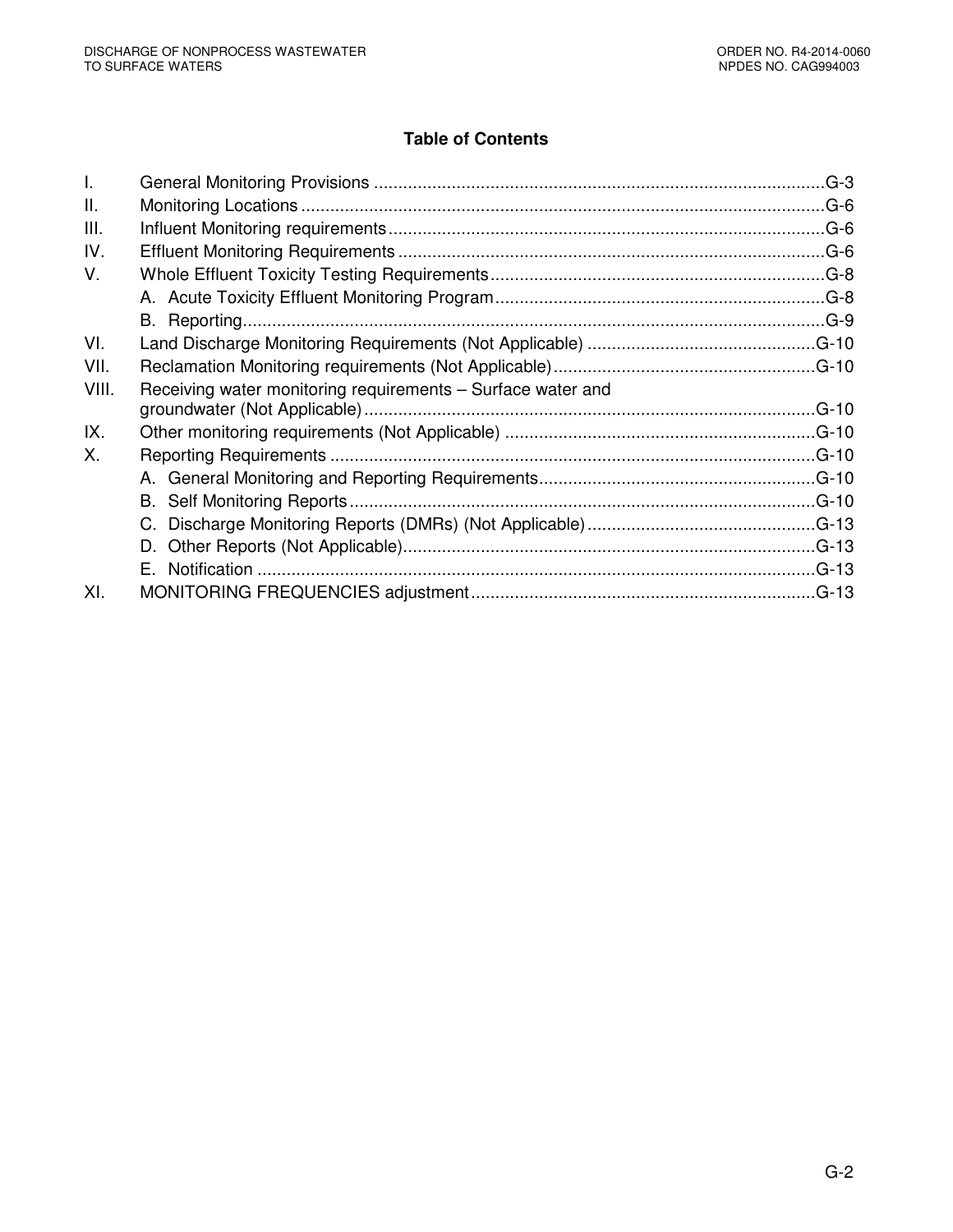## **Monitoring and Reporting Program (MRP)**

40 CFR section 122.48 requires that all NPDES permits specify monitoring and reporting requirements. Sections 13267 and 13383 of the CWC also authorize the Regional Water Board to require technical and monitoring reports. This MRP establishes monitoring and reporting requirements which implement the federal and California regulations.

#### **I. GENERAL MONITORING PROVISIONS**

- A. An effluent sampling station shall be established for Discharge Point(s) M-xxx and shall be located where representative samples of that effluent can be obtained.
- B. This Regional Water Board shall be notified in writing of any change in the sampling stations once established or in the methods for determining the quantities of pollutants in the individual waste streams.
- C. Pollutants shall be analyzed using the analytical methods described in 40 CFR section Sections 136.3, 136.4, and 136.5 (revised March 12, 2007); or, where no methods are specified for a given pollutant, by methods approved by this Regional Water Board or the State Water Board.
- D. For any analyses performed for which no procedure is specified in the USEPA guidelines or in the MRP, the constituent or parameter analyzed and the method or procedure used must be specified in the monitoring report.
- E. Laboratories analyzing effluent samples and receiving water samples shall be certified by the California Department of Health Services Environmental Laboratory Approval Program (ELAP) or approved by the Executive Officer and must include QA/QC data in their reports. A copy of the laboratory certification shall be provided each time a new certification and/or renewal of the certification is obtained from ELAP.
- F. Each monitoring report must affirm in writing that "all analyses were conducted at a laboratory certified for such analyses by the Department of Health Services or approved by the Executive Officer and in accordance with current USEPA guideline procedures or as specified in this Monitoring and Reporting Program".
- G. The monitoring reports shall specify the analytical method, the Method Detection Limit (MDL), and the State Water Board Minimum Level (ML) for each pollutant. For the purpose of reporting compliance with numerical limitations, performance goals, and receiving water limitations, analytical data shall be reported by one of the following methods, as appropriate:
	- 1. An actual numerical value for sample results greater than or equal to the ML; or
	- 2. "Detected, but Not Quantified (DNQ)" if results are greater than or equal to the laboratory's MDL but less than the ML; or
	- 3. "Not Detected (ND)" for sample results less than the laboratory's MDL with the MDL indicated for the analytical method used.

Analytical data reported as "less than" for the purpose of reporting compliance with permit limitations shall be the same or lower than the permit limit(s) established for the given parameter.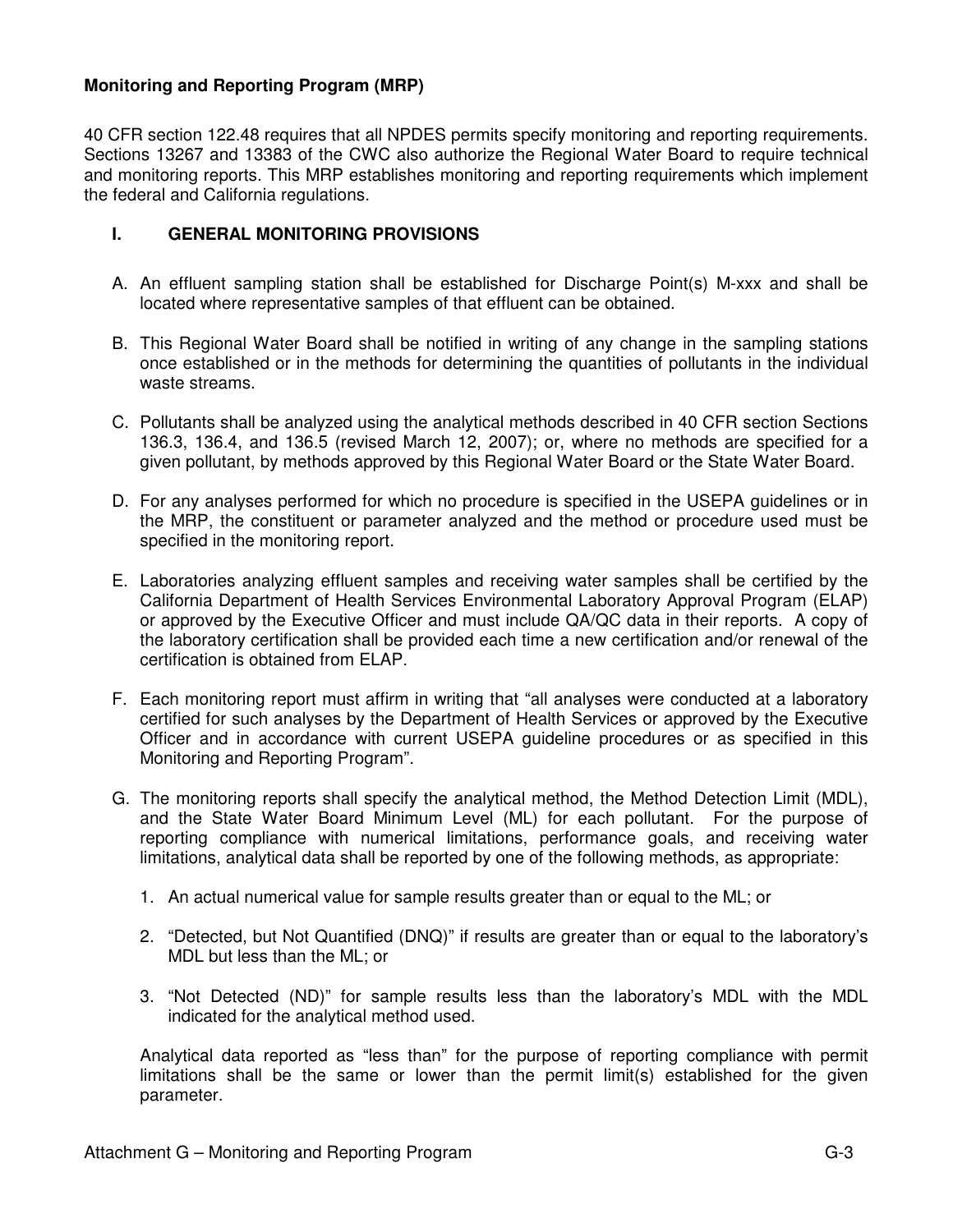Current MLs, which are listed in Appendix A, are those published by the State Water Resources Control Board in the Policy for the Implementation of Toxics Standards for Inland Surface Waters, Enclosed Bays, and Estuaries of California, March 2, 2000.

H. Where possible, the MLs employed for effluent analyses shall be lower than the permit limitations established for a given parameter. If the ML value is not below the effluent limitation, then the lowest ML value and its associated analytical method shall be selected for compliance purposes. At least once a year, the Discharger shall submit a list of the analytical methods employed for each test and associated laboratory QA/QC procedures.

The Regional Water Board, in consultation with the State Water Board Quality Assurance Program, shall establish a ML that is not contained in Appendix A to be included in the Discharger's permit in any of the following situations:

- 1. When the pollutant under consideration is not included in Appendix A;
- 2. When the Discharger and Regional Water Board agree to include in the permit a test method that is more sensitive than that specified in 40 CFR Part 136 (revised May 14, 1999);
- 3. When the Discharger agrees to use an ML that is lower than that listed in Appendix A;
- 4. When the Discharger demonstrates that the calibration standard matrix is sufficiently different from that used to establish the ML in Appendix A, and proposes an appropriate ML for their matrix; or,
- 5. When the Discharger uses a method whose quantification practices are not consistent with the definition of an ML. Examples of such methods are the USEPA-approved method 1613 for dioxins and furans, method 1624 for volatile organic substances, and method 1625 for semi-volatile organic substances. In such cases, the Discharger, the Regional Water Board, and the State Water Board shall agree on a lowest quantifiable limit and that limit will substitute for the ML for reporting and compliance determination purposes.
- I. Water/wastewater samples must be analyzed within allowable holding time limits as specified in 40 CFR section 136.3. All QA/QC items must be run on the same dates the samples were actually analyzed, and the results shall be reported in the Regional Water Board format, when it becomes available, and submitted with the laboratory reports. Proper chain of custody procedures must be followed, and a copy of the chain of custody shall be submitted with the report.
- J. All analyses shall be accompanied by the chain of custody, including but not limited to data and time of sampling, sample identification, and name of person who performed sampling, date of analysis, name of person who performed analysis, QA/QC data, method detection limits, analytical methods, copy of laboratory certification, and a perjury statement executed by the person responsible for the laboratory.
- K. The Discharger shall calibrate and perform maintenance procedures on all monitoring instruments and to insure accuracy of measurements, or shall insure that both equipment activities will be conducted.
- L. The Discharger shall have, and implement, an acceptable written quality assurance (QA) plan for laboratory analyses. The annual monitoring report required in Section X.b.4. of this MRP shall also summarize the QA activities for the previous year. Duplicate chemical analyses must be conducted on a minimum of ten percent (10%) of the samples, or at least one sample per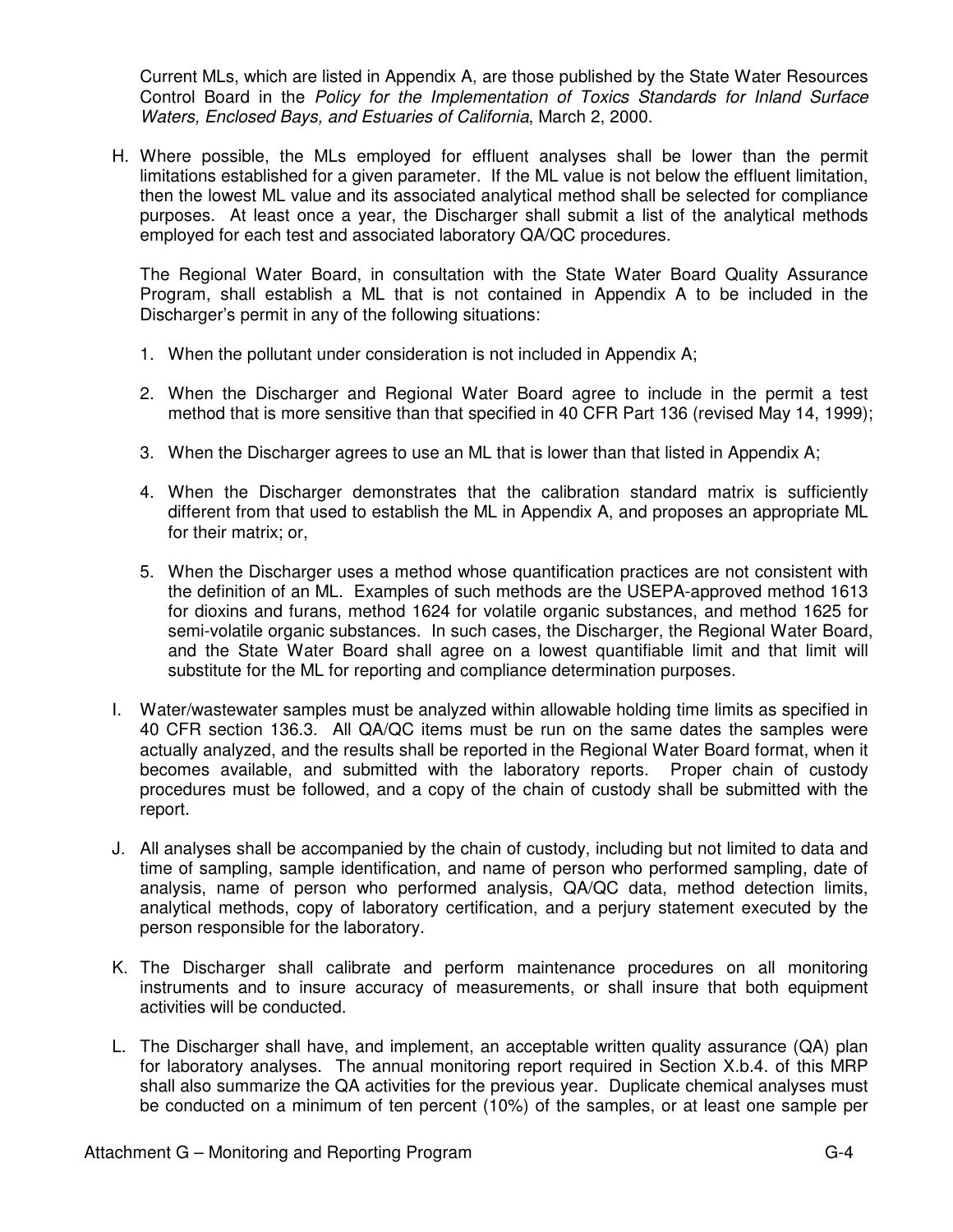sampling period, whichever is greater. A similar frequency shall be maintained for analyzing spiked samples.

- M. When requested by the Regional Water Board or USEPA, the Discharger will participate in the NPDES discharge monitoring report QA performance study. The Discharger must have a success rate equal to or greater than 80%.
- N. For parameters that both monthly average and daily maximum limitations are specified and the monitoring frequency is less than four times a month, the following shall apply. If an analytical result is greater than the monthly average limitation, the Discharger shall collect four additional samples taken weekly if enrollee violates the monthly average effluent limitation on the month the last weekly effluent sample was taken, then the constituent must continue to be sampled weekly until compliance with the AMEL is demonstrated.. All five analytical results shall be reported in the monitoring report for that month, or 45 days after results for the additional samples were received, whichever is later. In the event of noncompliance with a monthly average effluent limitation, the sampling frequency for that constituent shall be increased to weekly and shall continue at this level until compliance with the monthly average effluent limitation has been demonstrated. The Discharger shall provide for the approval of the Executive Officer a program to ensure future compliance with the monthly average limitation.
- O. In the event wastes are transported to a different disposal site during the report period, the following shall be reported in the monitoring report:
	- 1. Types of wastes and quantity of each type;
	- 2. Name and address for each hauler of wastes (or method of transport if other than by hauling); and
	- 3. Location of the final point(s) of disposal for each type of waste.

If no wastes are transported off-site during the reporting period, a statement to that effect shall be submitted.

- P. Each monitoring report shall state whether or not there was any change in the discharge as described in the Order during the reporting period.
- Q. All monitoring reports shall include the discharge limitations in the Order, tabulated analytical data, the chain of custody form, and the laboratory report (including but not limited to date and time of sampling, date of analyses, method of analysis and detection limits).
- R. Each monitoring report shall contain a separate section titled "Summary of Non-compliance" which discusses the compliance record and corrective action taken or planned that may be needed to bring the discharge into full compliance with waste discharge requirements. This section shall clearly list all non-compliance with waste discharge requirements, as well as all excursions of effluent limitations.
- S. Before commencing a new discharge, a representative sample of the effluent shall be collected and analyzed for toxicity and for all the constituents listed in Fact Sheet, and the test results must meet all applicable limitations of Order No. R4-2014-XXXX.
- T. In the In the event of presence of oil sheen, debris, and/or other objectionable materials or odors, discharge shall not commence until compliance with the requirements is demonstrated. All visual observations shall be included in the monitoring report.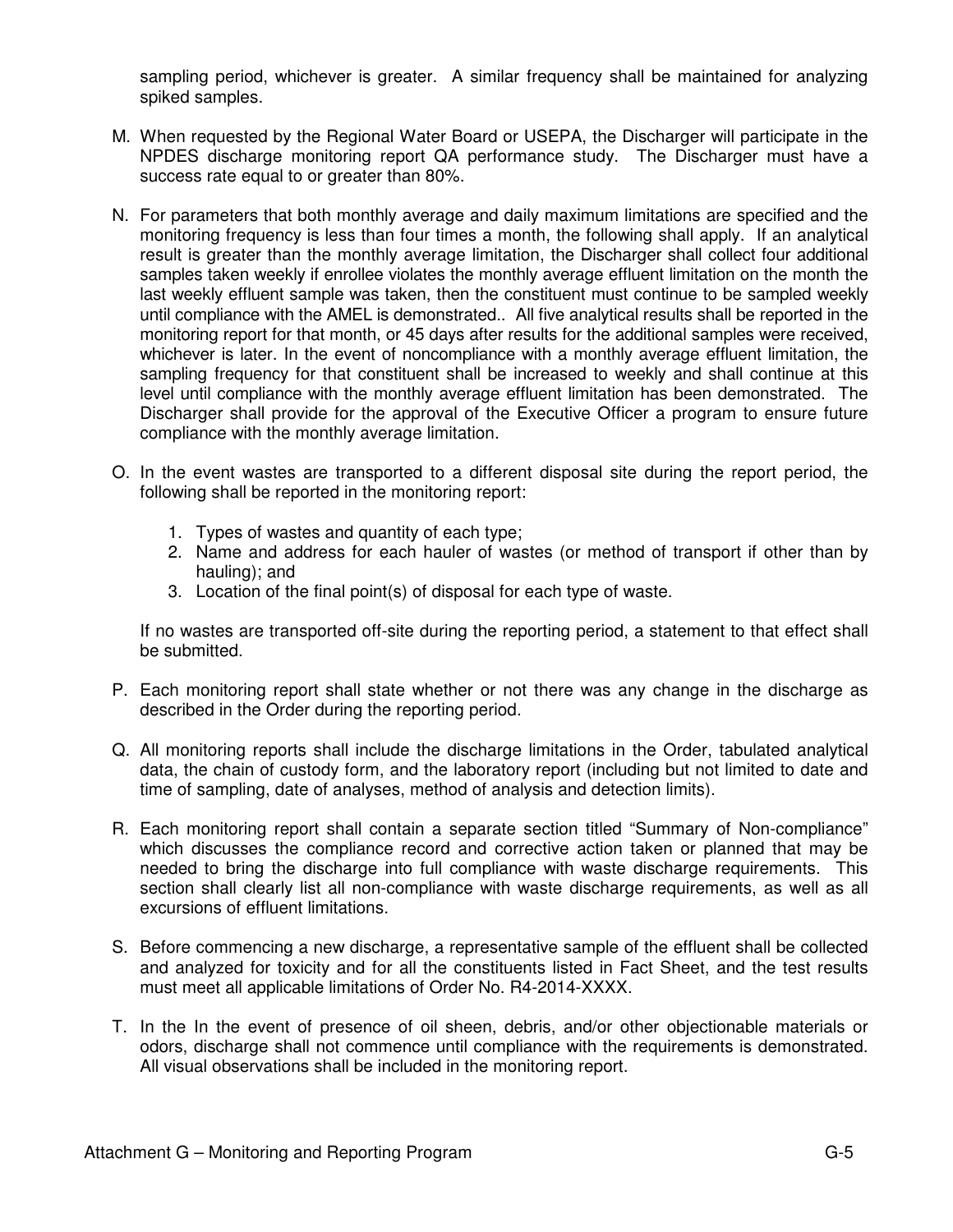- U. If monitoring results indicate an exceedance of a limit contained in Order R4-2014-XXXX, the discharge shall be terminated and shall only be resumed after remedial measures have been implemented and full compliance with the requirements has been ascertained.
- V. In addition, as applicable, following an effluent limit exceedance, the Discharger shall implement the following accelerated monitoring program:
	- a. Monthly monitoring shall be increased to weekly monitoring,
	- b. Quarterly monitoring shall be increased to monthly monitoring , and
	- c. Semi-annually monitoring shall be increased to quarterly.
	- d. Annual monitoring shall be increased to semi-annually.

If three consecutive accelerated monitoring events demonstrate full compliance with effluent limits, the Discharger may return to the regular monitoring frequency, with the approval of the Executive Officer of the Regional Water Board.

#### **II. MONITORING LOCATIONS**

The Discharger shall establish the following monitoring locations to demonstrate compliance with the effluent limitations, discharge specifications, and other requirements in this Order:

| <b>Discharge Point</b><br><b>Name</b> | <b>Monitoring</b><br><b>Location Name</b> | <b>Monitoring Location Description</b>                                                                                                                                                                                                                                                                                         |
|---------------------------------------|-------------------------------------------|--------------------------------------------------------------------------------------------------------------------------------------------------------------------------------------------------------------------------------------------------------------------------------------------------------------------------------|
| Discharge Point 1                     | M-001                                     | Representative sample should be collected after treatment<br>process, while discharging, before mixing with receiving water or<br>other waste and/or diluting with any other water or waste.                                                                                                                                   |
| Discharge Point 2                     | M-002                                     | If more than one discharge point is authorized under the General<br>Permit, compliance monitoring locations shall be named M-002,<br>M-003, etc. and shall be located so as to allow collection of<br>treated effluent after treatment and before contact with receiving<br>water and/or dilution by any other water or waste. |

#### **Table 1. Monitoring Points Information**

#### **III. INFLUENT MONITORING REQUIREMENTS**

The Discharger shall monitor the influent to the treatment system once annually for the parameters listed in effluent monitoring table, except for toxicity.

#### **EFFLUENT MONITORING REQUIREMENTS**

**a.** The Discharger shall monitor the effluent at Discharge Points M-001 as specified in the following table. Representative effluent samples shall be collected after all treatment process (if any) while discharging and before contact or mixing with receiving water or other waters and/or dilution with any other water or waste.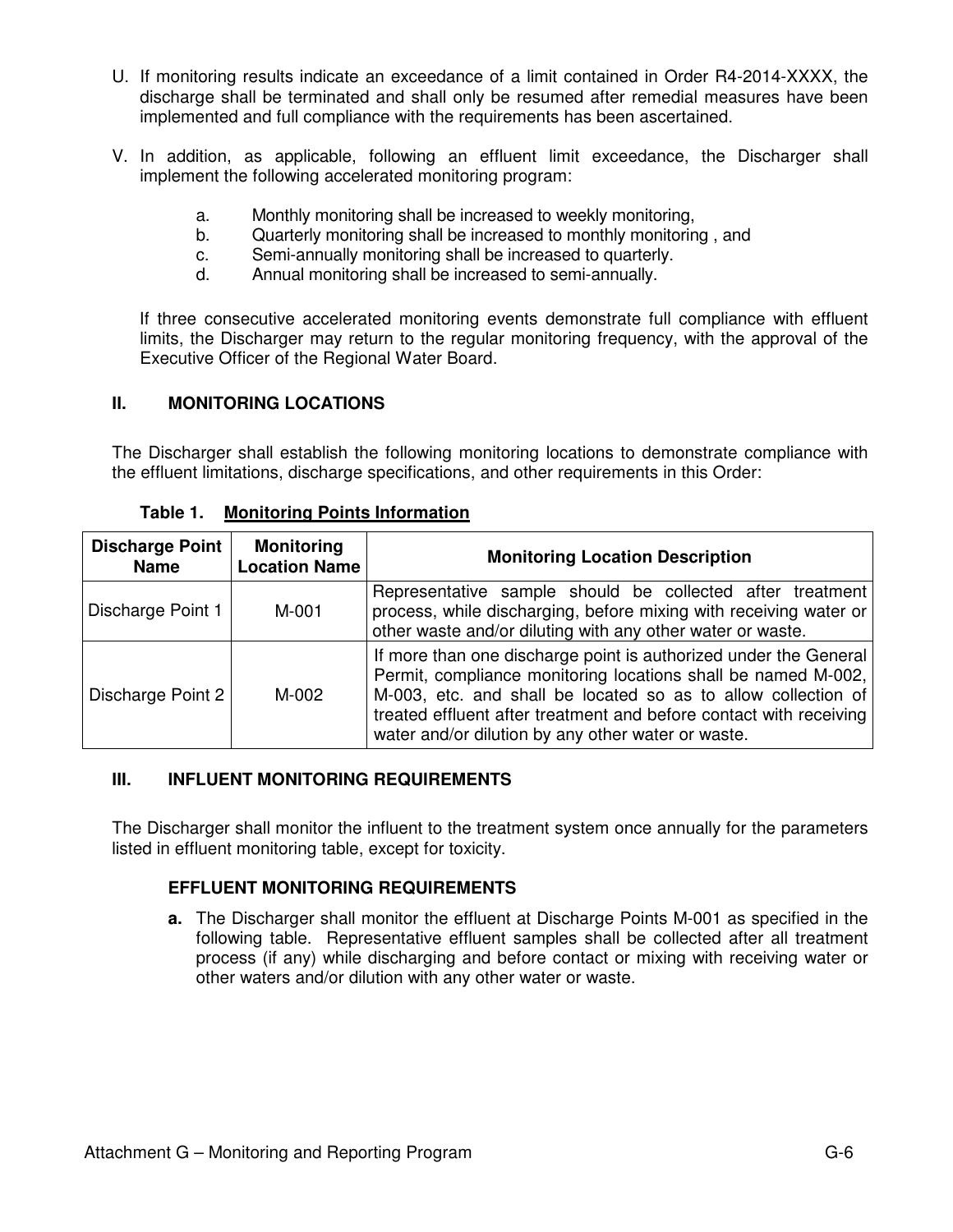| <b>Parameter</b>                   | <b>Units</b> | <b>Sample</b><br><b>Type</b> | <b>Minimum Sampling</b><br><b>Frequency</b> | <b>Required Analytical</b><br><b>Test Method</b> |
|------------------------------------|--------------|------------------------------|---------------------------------------------|--------------------------------------------------|
| Flow                               | gal/day      | totalizer                    | continuously                                | 1                                                |
| pH                                 | pH units     | grab                         | monthly                                     | 1                                                |
| Temperature                        | ℃            | grab                         | monthly                                     | $\mathbf{1}$                                     |
| <b>Total Dissolved Solids</b>      | mg/L         | grab                         | monthly                                     | 1                                                |
| Sulfate                            | mg/L         | grab                         | monthly                                     | $\mathbf{1}$                                     |
| Chloride                           | mg/L         | grab                         | monthly                                     | $\mathbf{1}$                                     |
| Nitrogen <sup>2</sup>              | mg/L         | grab                         | monthly                                     | $\mathbf{1}$                                     |
| <b>Total Suspended Solids</b>      | mg/L         | grab                         | monthly                                     | 1                                                |
| Turbidity                          | <b>NTU</b>   | grab                         | monthly                                     | $\mathbf{1}$                                     |
| BOD <sub>5</sub> 20 <sup>°</sup> C | mg/L         | grab                         | monthly                                     | 1                                                |
| Oil and Grease                     | mg/L         | grab                         | monthly                                     | $\blacksquare$                                   |
| Settleable Solids                  | m/L          | grab                         | monthly                                     | 1                                                |
| <b>Sulfides</b>                    | mg/L         | grab                         | monthly                                     | $\blacksquare$                                   |
| Benzene                            | $\mu$ g/L    | grab                         | monthly                                     | $\mathbf{1}$                                     |
| Chromium III                       | $\mu$ g/L    | grab                         | monthly                                     | $\mathbf{1}$                                     |
| Chromium VI                        | $\mu$ g/L    | grab                         | monthly                                     | $\mathbf{1}$                                     |
| Lead                               | $\mu$ g/L    | grab                         | monthly                                     | $\blacksquare$                                   |
| <b>Residual Chlorine</b>           | mg/L         | grab                         | monthly                                     | $\blacksquare$                                   |
| 1,1-Dichloroethane                 | $\mu$ g/L    | grab                         | monthly                                     | $\mathbf{1}$                                     |
| 1,2-Dichloroethane                 | $\mu$ g/L    | grab                         | monthly                                     | $\blacksquare$                                   |
| 1,1-Dichloroethylene               | $\mu g/L$    | grab                         | monthly                                     | $\blacksquare$                                   |
| Carbon tetrachloride               | $\mu$ g/L    | grab                         | monthly                                     | $\mathbf{1}$                                     |
| Tetrachloroethylene                | $\mu$ g/L    | grab                         | monthly                                     | 1                                                |
| 1,2-Trans-dichloroethylene         | $\mu$ g/L    | grab                         | monthly                                     | 1                                                |
| 1,1,1-Trichloroethane              | $\mu$ g/L    | grab                         | monthly                                     | $\mathbf{1}$                                     |
| 1,1,2-Trichloroethane              | $\mu$ g/L    | grab                         | monthly                                     | $\mathbf{1}$                                     |
| Trichloroethylene                  | $\mu$ g/L    | grab                         | monthly                                     | $\mathbf{1}$                                     |
| <b>Vinyl Chloride</b>              | $\mu$ g/L    | grab                         | monthly                                     | $\blacksquare$                                   |
| <b>Acute Toxicity</b>              | % survival   | grab                         | annually                                    | $\mathbf{1}$                                     |

**Table 2. Monitoring Requirements** 

Notes: 1: Pollutants shall be analyzed using the analytical methods described in 40 CFR Part 136; for priority pollutants the methods must meet the lowest minimum levels (MLs) specified in Attachment 4 of the SIP (and included as Appendix A of this Order), where no methods are specified for a given pollutant, by methods approved by this Regional Water Board or the State Water Board.

2: Nitrate-nitrogen plus nitrite-nitrogen.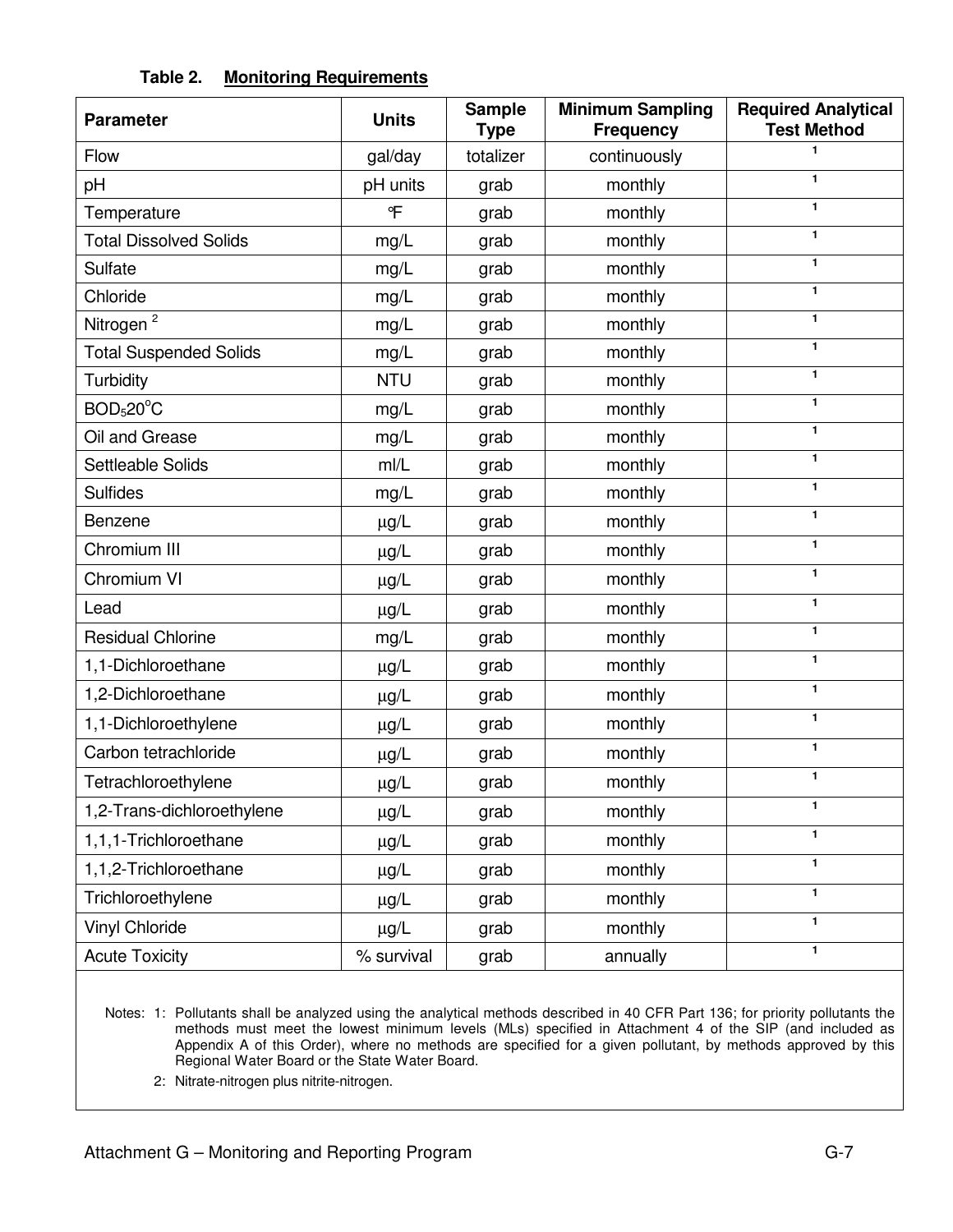**Sediment Monitoring Requirements** – Applicable if sediment monitoring is required in the Fact Sheet to enrollment authorization.

- **A.** If sediment monitoring is triggered per section VIII.H of this Order, Dischargers are required to implement the following monitoring as indicated in the Table below.
- **B.** If sediment monitoring is not triggered per section VIII.H of this Order, then Dischargers are required to implement sediment monitoring once during the 5 year life of the permit. The sediment sample shall be collected before the termination of the enrollment or expiration of the Order.

| <b>Parameters</b>                   | <b>Units</b>     | <b>Sample</b><br>Media* | <b>Sampling</b><br>Frequency** |
|-------------------------------------|------------------|-------------------------|--------------------------------|
| Copper,<br><b>Total Recoverable</b> | µg/kg dry weight | <b>TSS</b>              | quarterly                      |
| Cadmium<br><b>Total Recoverable</b> | ug/kg dry weight | <b>TSS</b>              | quarterly                      |
| Silver<br><b>Total Recoverable</b>  | µg/kg dry weight | <b>TSS</b>              | quarterly                      |
| Lead,<br><b>Total Recoverable</b>   | ug/kg dry weight | <b>TSS</b>              | quarterly                      |
| <b>Chlordane</b>                    | µg/kg dry weight | <b>TSS</b>              | quarterly                      |
| <b>Dieldrin</b>                     | µg/kg dry weight | <b>TSS</b>              | quarterly                      |
| Zinc,<br><b>Total Recoverable</b>   | ug/kg dry weight | <b>TSS</b>              | quarterly                      |
| PAHs, Total                         | ug/kg dry weight | <b>TSS</b>              | quarterly                      |
| <b>PCBs, Total</b>                  | µg/kg dry weight | <b>TSS</b>              | quarterly                      |
| <b>DDT, Total</b>                   | ug/kg dry weight | <b>TSS</b>              | quarterly                      |

**Table 3. Sediment Monitoring Requirements** 

\*: Sampling shall be designed to collect enough volumes of effluent so that sufficient amount of suspended solids can be collected to allow for analysis of the listed pollutants in the bulk sediment.

\*\*: Annual samples shall be collected during the first discharge of the year.

## **V. WHOLE EFFLUENT TOXICITY TESTING REQUIREMENTS**

The MRP requires an annual test of Acute Toxicity, which measures primarily lethal effects that occur over a 96-hour period. Acute toxicity shall be recorded in percent survival measured in undiluted (100%) effluent.

## **A. Acute Toxicity Effluent Monitoring Program**

1. The Discharger shall conduct acute toxicity tests on effluent samples (e.g., grab samples) by methods specified in 40 CFR Part 136 which cites USEPA's Methods for Measuring the Acute Toxicity of Effluents and Receiving Waters to Freshwater and Marine Organisms,

Attachment G – Monitoring and Reporting Program G-8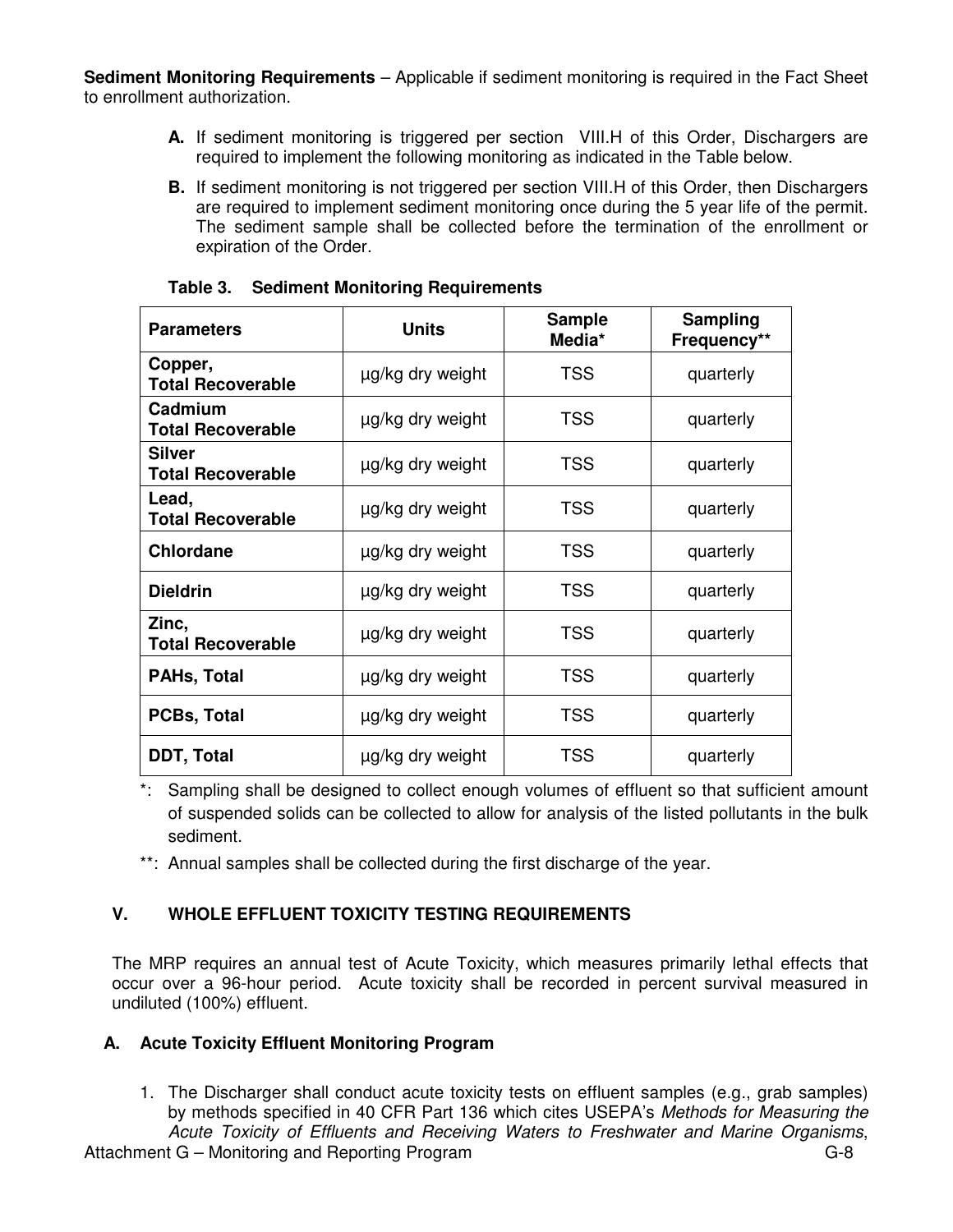Fifth Edition, October 2002, USEPA, Office of Water, Washington D.C. (EPA/821-R-02-012) or a more recent edition to ensure compliance in 100 % effluent.

- 2. The fathead minnow, Pimephales promelas, shall be used as the test species for discharge into freshwater and the topsmelt, Atherinops affinis, shall be used as the test species for discharge into coastal water. If the salinity of the receiving water is between 1 to 32 parts per thousand (ppt), the Discharger have the option of using the inland silverside, Menidia beryllina, instead of the topsmelt. The method for topsmelt (Larval Survival and Growth Test Method 1006.0) is found in USEPA's Short-term Methods for Estimating the Chronic Toxicity of Effluent and Receiving Waters to West Coast Marine and Estuarine Organisms, First Edition, August 1995 (EPA/600/R-95/136), or a more recent edition. The method for Pimephales promelas is found in USEPA's Acute Toxicity Test Method 2000 and method for Menidia beryllina is found in USEPA's Acute Toxicity Test Method 2006, or a more recent edition.
- 3. In lieu of conducting the standard acute toxicity testing with the fathead minnow, the Discharger may elect to report the results or endpoint from the first 48 hours of the chronic toxicity test as the results of the acute toxicity test.
- 4. Effluent samples shall be collected after all treatment processes and before discharge to the receiving water.

#### **B. Repo**r**ting**

- 1. The Discharger shall submit a full report of the toxicity test results as required by this General Permit. Test results shall be reported as % survival for acute toxicity test results with the self monitoring reports (SMR) for the month in which the test is conducted.
	- a. The full report shall be submitted on or before the end of the month in which the SMR is submitted.
	- b. The full report shall consist of (1) the results; (2) the dates of sample collection and initiation of each toxicity test; (3) the acute toxicity average limit.
- 2. Test results for toxicity tests shall be reported according to the appropriate manual chapter on Report Preparation and shall be attached to the SMR. Routine reporting shall include, at a minimum, as applicable, for each test:
	- a. Sample date(s);
	- b. Test initiation date;
	- c. Test species;
	- d. End point values for each dilution (e.g., number of young, growth rate, percent survival);
	- e. Any applicable charts; and
	- f. Available water quality measurements for each test (e.g., pH, D.O., temperature, conductivity, hardness, salinity, ammonia).
- 3. The Discharger shall notify, by telephone or electronically, this Regional Water Board of any toxicity exceedance within 24 hours of receipt of the results followed by a written report within 14 calendar days of receipt of the results. The verbal or electronic notification shall include the exceedance and the plan the Discharger has taken or will take to investigate and correct the cause(s) of toxicity. It may also include a status report on any actions required by the permit, with a schedule for actions not yet completed. If no actions have been taken, the reasons shall be given.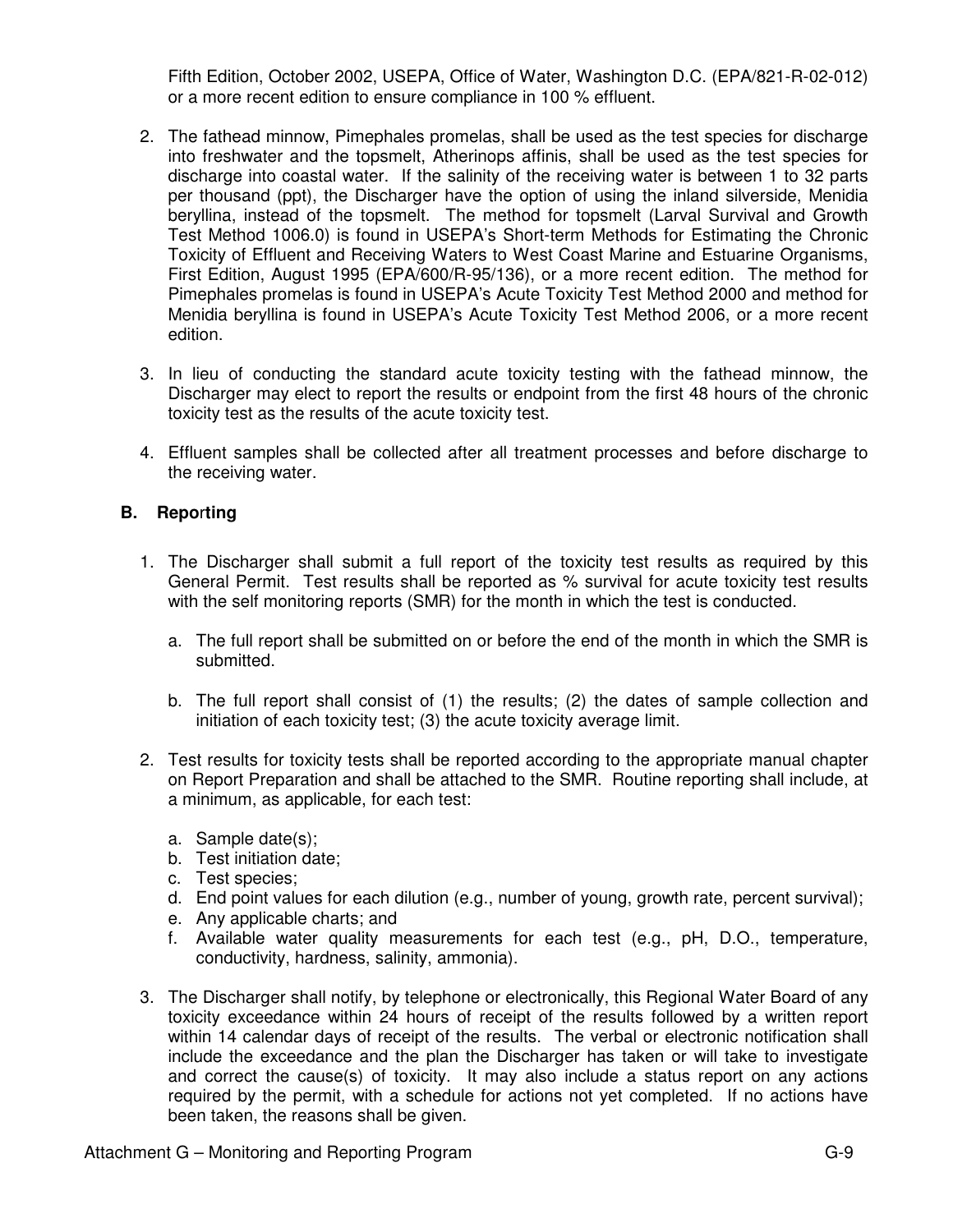4. When an exceedance of the whole effluent acute toxicity occurs, the frequency of Acute Toxicity analyses shall increase to monthly until at least three test results have been obtained and full compliance with effluent limitations has been demonstrated, after which the frequency of analyses shall revert to annually. Results of toxicity tests shall be included in the first monitoring report following sampling.

## **VI. LAND DISCHARGE MONITORING REQUIREMENTS (NOT APPLICABLE)**

#### **VII. RECLAMATION MONITORING REQUIREMENTS (NOT APPLICABLE)**

## **VIII. RECEIVING WATER MONITORING REQUIREMENTS – SURFACE WATER AND GROUNDWATER (NOT APPLICABLE)**

#### **IX. OTHER MONITORING REQUIREMENTS (NOT APPLICABLE)**

## **X. REPORTING REQUIREMENTS**

#### **A. General Monitoring and Reporting Requirements**

- 1. The Discharger shall comply with all Standard Provisions (Attachment D) related to monitoring, reporting, and recordkeeping.
- 2. If there is no discharge during any reporting period, the report shall so state.
- 3. Each monitoring report shall contain a separate section titled "Summary of Non-Compliance" which discusses the compliance record and corrective actions taken or planned that may be needed to bring the discharge into full compliance with waste discharge requirements. This section shall clearly list all non-compliance with waste discharge requirements, as well as all excursions of effluent limitations.
- 4. The Discharger shall inform the Regional Water Board well in advance of any proposed construction activity that could potentially affect compliance with applicable requirements

#### **B. Self Monitoring Reports**

- 1. At any time during the term of this General Permit, the State or Regional Water Board may notify the Discharger to electronically submit Self-Monitoring Reports (SMRs) using the State Water Board's California Integrated Water Quality System (CIWQS) Program Web site (http://www.waterboards.ca.gov/ciwqs/index.html). Until such notification is given, the Discharger shall email electronic copy of SMRs to losangeles@waterboards.ca.gov. The CIWQS Web site will provide additional directions for SMR submittal in the event there will be service interruption for electronic submittal.
- 2. Paperless Submittal of SMRs: SMRs must be submitted to the Regional Water Board, signed and certified as required by the Standard Provisions (Attachment D). The Regional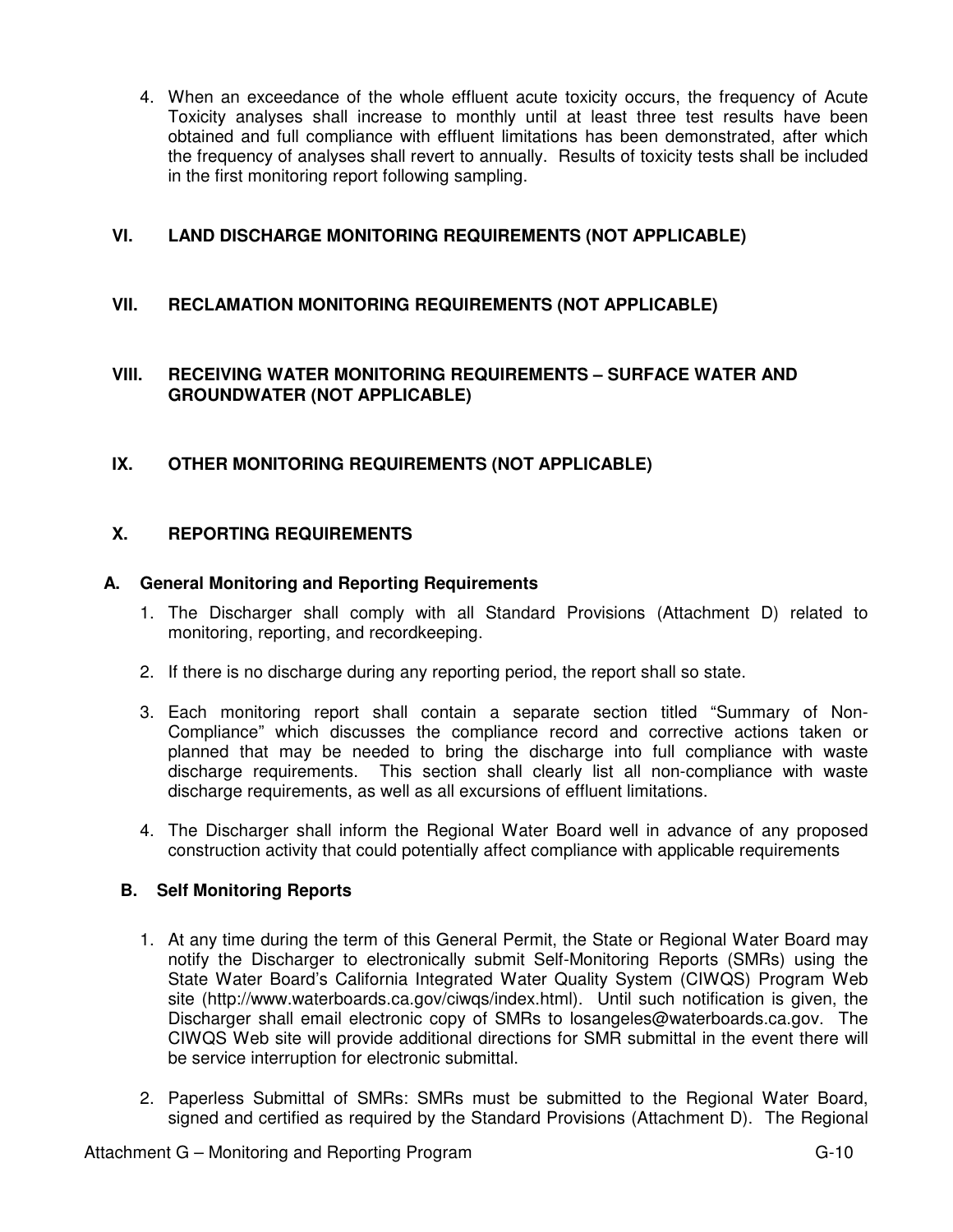Water Board is implementing a paperless office system to reduce paper use, increase efficiency and provide a more effective way for our staff, the public and interested parties to view water quality documents. Therefore, please convert all regulatory documents, submissions, data and correspondence that you would normally submit to us as hard copies to a searchable Portable Document Format (PDF). Documents that are less than 10 MB should be emailed to losangeles@waterboards.ca.gov. Documents that are 10 MB or larger should be transferred to a disk and mailed to the address listed below.

## **CRWQCB – Los Angeles Region 320 West 4th Street, Suite 200 Los Angeles, CA 90013 Attn: Information & Technology Unit**

If you need additional information regarding electronic submittal of documents please visit and navigate the Paperless Office pages in the Regional Water Board's website at http://www.waterboards.ca.gov/losangeles/resources/Paperless/.

- 3. The Discharger shall report in the SMR the results for all monitoring specified in this MRP. The Discharger shall submit SMRs including the results of all required monitoring using USEPA-approved test methods or other test methods specified in this Order. If the Discharger monitors any pollutant more frequently than required by this Order, the results of this monitoring shall be included in the calculations and reporting of the data submitted in the SMR.
- 4. Monitoring periods and reporting for all required monitoring shall be completed according to the following schedule:

| <b>Sampling</b><br><b>Frequency</b> | <b>Monitoring Period Begins On</b>                                                                                                      | <b>Monitoring Period</b>                                                                                                       | <b>SMR Due Date</b>       |
|-------------------------------------|-----------------------------------------------------------------------------------------------------------------------------------------|--------------------------------------------------------------------------------------------------------------------------------|---------------------------|
| Continuously                        | XXX xx, 20xx                                                                                                                            | Continuously                                                                                                                   | Submit with quarterly SMR |
| Hourly                              | XXX xx, 20xx                                                                                                                            | Hourly                                                                                                                         | Submit with quarterly SMR |
| Daily                               | XXX xx, 20xx                                                                                                                            | (Midnight through 11:59 PM) or<br>any 24-hour period that reasonably<br>represents a calendar day for<br>purposes of sampling. | Submit with quarterly SMR |
| Weekly                              | Sunday following permit effective date or<br>on permit effective date if on a Sunday                                                    | Sunday through Saturday                                                                                                        | Submit with quarterly SMR |
| Monthly                             | First day of calendar month following<br>permit effective date or on permit<br>effective date if that date is first day of<br>the month | 1 <sup>st</sup> day of calendar month through<br>last day of calendar month                                                    | Submit with quarterly SMR |
|                                     |                                                                                                                                         | January 1 through March 31                                                                                                     | May 15                    |
| Quarterly                           | Closest of January 1, April 1, July 1, or<br>October 1 following XXX xx, 20xx                                                           | April 1 through June 30                                                                                                        | August 14                 |
|                                     |                                                                                                                                         | July 1 through September 30                                                                                                    | November 14               |

**Table 4. Monitoring Periods and Reporting Schedule**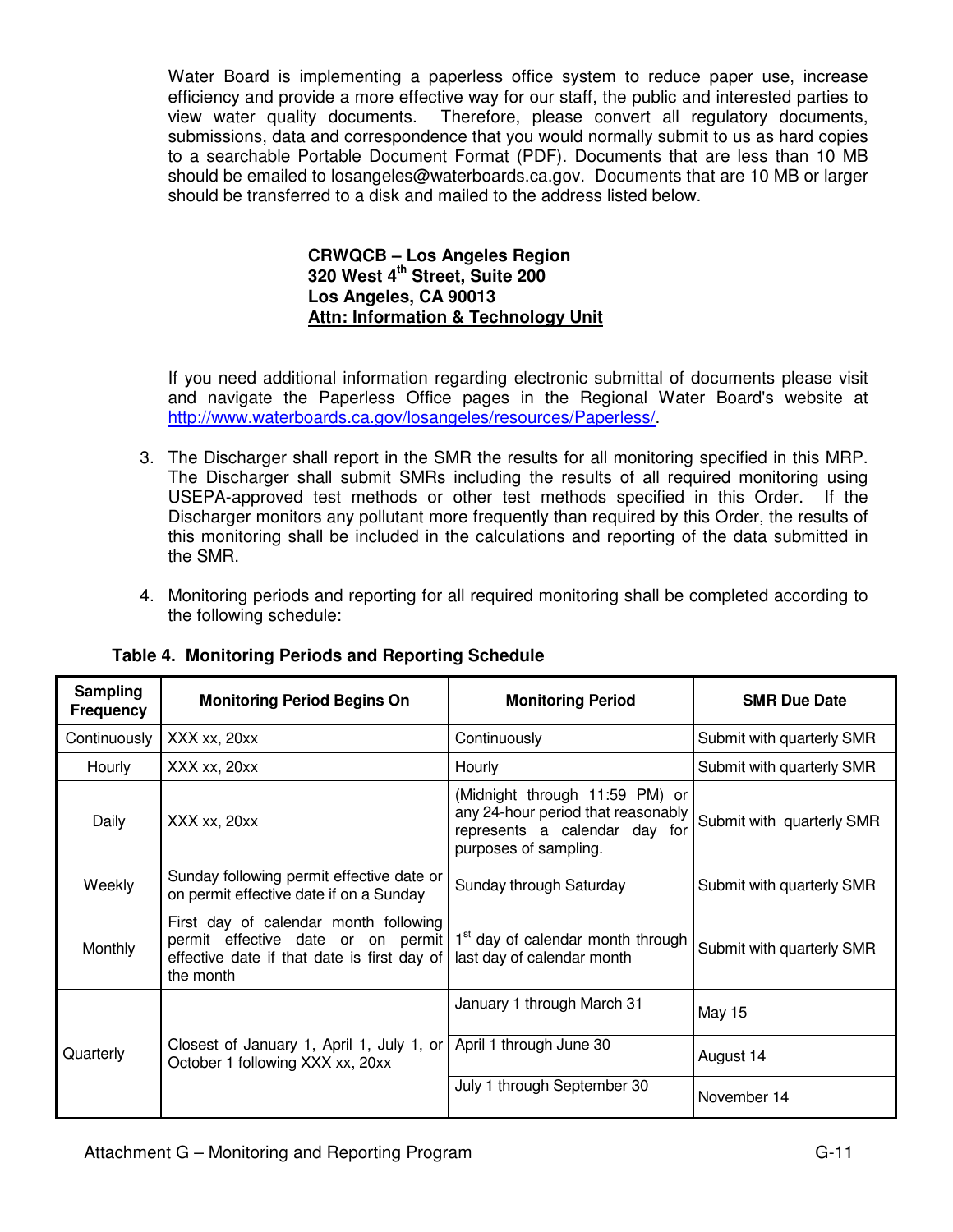| Sampling<br><b>Frequency</b> | <b>Monitoring Period Begins On</b>                                                   | <b>Monitoring Period</b>      | <b>SMR Due Date</b>       |
|------------------------------|--------------------------------------------------------------------------------------|-------------------------------|---------------------------|
|                              |                                                                                      | October 1 through December 31 | February 14               |
| Semiannually                 | Closest of January 1 or July 1 following   January 1 through June 30<br>XXX xx, 20xx | July 1 through December 31    | Submit with quarterly SMR |
| Annually                     | January 1 following (or on) XXX xx, 20xx                                             | January 1 through December 31 | Submit with quarterly SMR |

5. Reporting Protocols. The Discharger shall report with each sample result the applicable Reporting Level (RL) and the current Method Detection Limit (MDL), as determined by the procedure in Part 136.

The Discharger shall report the results of analytical determinations for the presence of chemical constituents in a sample using the following reporting protocols:

- a. Sample results greater than or equal to the RL shall be reported as measured by the laboratory (i.e., the measured chemical concentration in the sample).
- b. Sample results less than the RL, but greater than or equal to the laboratory's MDL, shall be reported as "Detected, but Not Quantified," or DNQ. The estimated chemical concentration of the sample shall also be reported.

For the purposes of data collection, the laboratory shall write the estimated chemical concentration next to DNQ as well as the words "Estimated Concentration" (may be shortened to "Est. Conc."). The laboratory may, if such information is available, include numerical estimates of the data quality for the reported result. Numerical estimates of data quality may be percent accuracy  $(\pm a)$  percentage of the reported value), numerical ranges (low to high), or any other means considered appropriate by the laboratory.

- c. Sample results less than the laboratory's MDL shall be reported as "Not Detected," or ND.
- d. Dischargers are to instruct laboratories to establish calibration standards so that the ML value (or its equivalent if there is differential treatment of samples relative to calibration standards) is the lowest calibration standard. At no time is the Discharger to use analytical data derived from *extrapolation* beyond the lowest point of the calibration curve.
- 6. The Discharger shall submit SMRs in accordance with the following requirements:
	- a. Data Summary Tables: The Discharger shall arrange all reported data in a tabular format. The data shall be summarized to clearly illustrate whether the facility is operating in compliance with interim and/or final effluent limitations. The Discharger is not required to duplicate the submittal of data that is entered in a tabular format within CIWQS. When electronic submittal of data is required and CIWQS does not provide for entry into a tabular format within the system, the Discharger shall electronically submit the data in a tabular format as an attachment.
	- b. Cover letter and Summary of Non-Compliance: The Discharger shall attach a cover letter to the SMR. The information contained in the cover letter shall clearly identify violations of the WDRs; discuss corrective actions taken or planned; and the proposed time schedule for corrective actions. Identified violations must include a description of the requirement that was violated and a description of the violation.